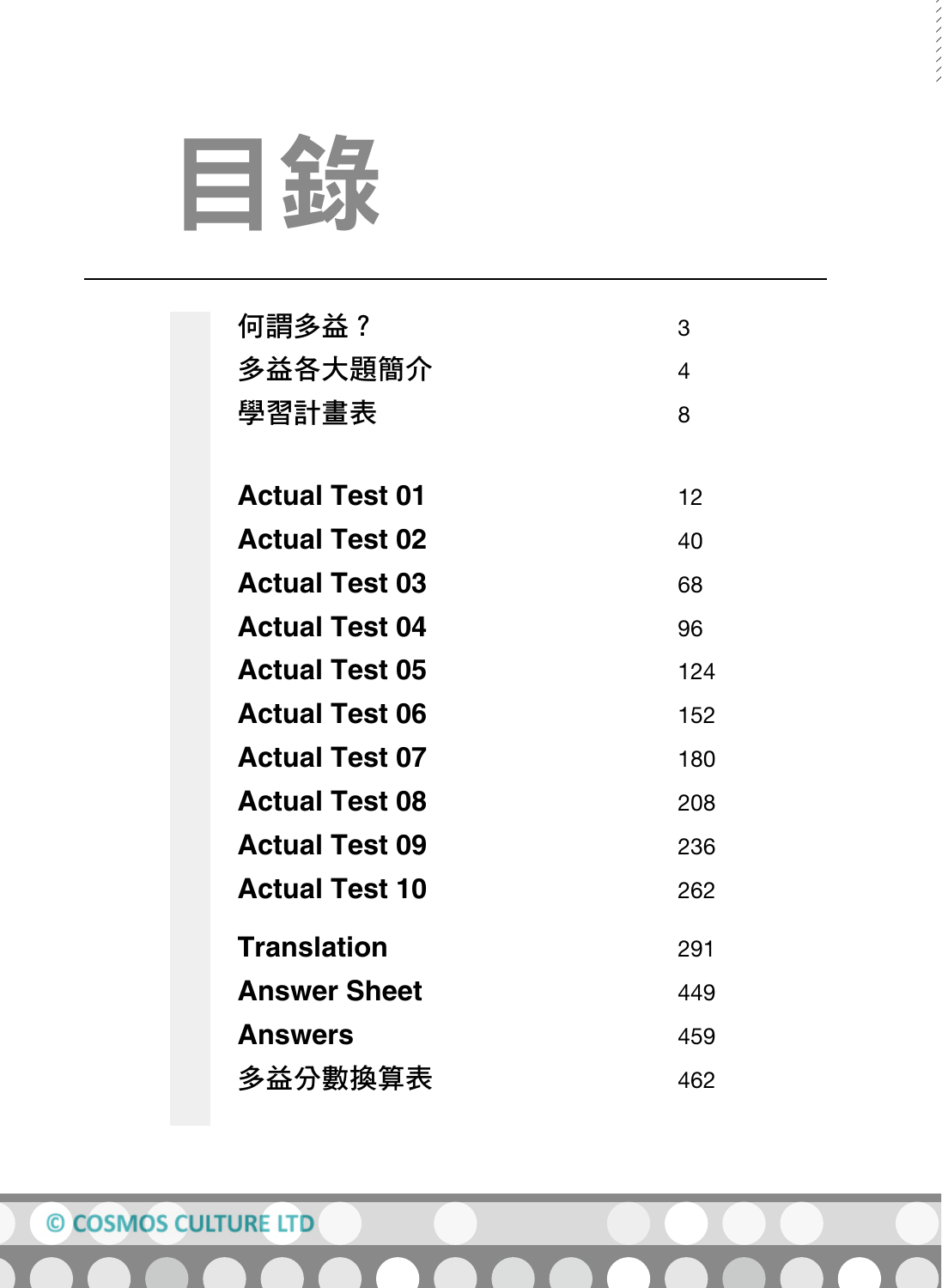## 多益各大題簡介

#### INCOMPLETE SENTENCE 句子填空 **PART 5**

Part 5 的考題會在一句話中挖一個空格,要求從四個選項中選出 一個最適當的詞彙或片語填入,總共 30 題。

題數 30 題 (第 101 至第 130 題)

〔**詞類變化題〕**先確認該空格置於句中的位置,再從四個選項中選出一個最適 當的詞性或形態填入。詞類變化題約會出現 10 題,只要具備判斷詞性的基礎, 就能順利解題,因此屬於難度稍低的考題。

〔**詞彙題**〕此類考題考的是詞彙的正確使用方式。選項會出現四個詞性相同的 相異詞彙, 在 Part 5 中屬於難度偏高的考題。30 題中至少會出現一半以上的 詞彙題,出題比例逐年增加。

**〔文法題〕**考題包含「掌握句型結構」、「判斷片語或子句的差別」、「分辨 介系詞、連接詞與副詞的差異 」、「空格應填入連接詞時,判斷應填入名詞子 句、形容詞子句或副詞子句的連接詞」等。一般會出現6至7題,涵蓋各種 難度的考題,除了難度偏低的考題之外,也會出現高難度考題。

| 詞類變化題<br>>> | 101. | If our request for new computer equipment receives<br>-------, we are going to purchase 10 extra monitors.                               |              |  |
|-------------|------|------------------------------------------------------------------------------------------------------------------------------------------|--------------|--|
|             |      | (A) approval                                                                                                                             | (B) approved |  |
|             |      | (C) approve                                                                                                                              | (D) approves |  |
| 詞彙題<br>>>   | 102. | After being employed at a Tokyo-based technology firm<br>for two decades, Ms. Mayne ------- to Vancouver to start<br>her own IT company. |              |  |
|             |      | (A) visited                                                                                                                              | (B) returned |  |
|             |      | (C) happened                                                                                                                             | (D) compared |  |
| 文法題<br>>>   | 103. | ------- the demand for the PFS-2x smartphone, production<br>will be tripled next quarter.                                                |              |  |
|             |      | (A) Even if                                                                                                                              | (B) Just as  |  |
|             |      | (C) As a result of                                                                                                                       | (D) Moreover |  |

#### 答案 **101. (A) 102. (B) 103. (C)**

考題類型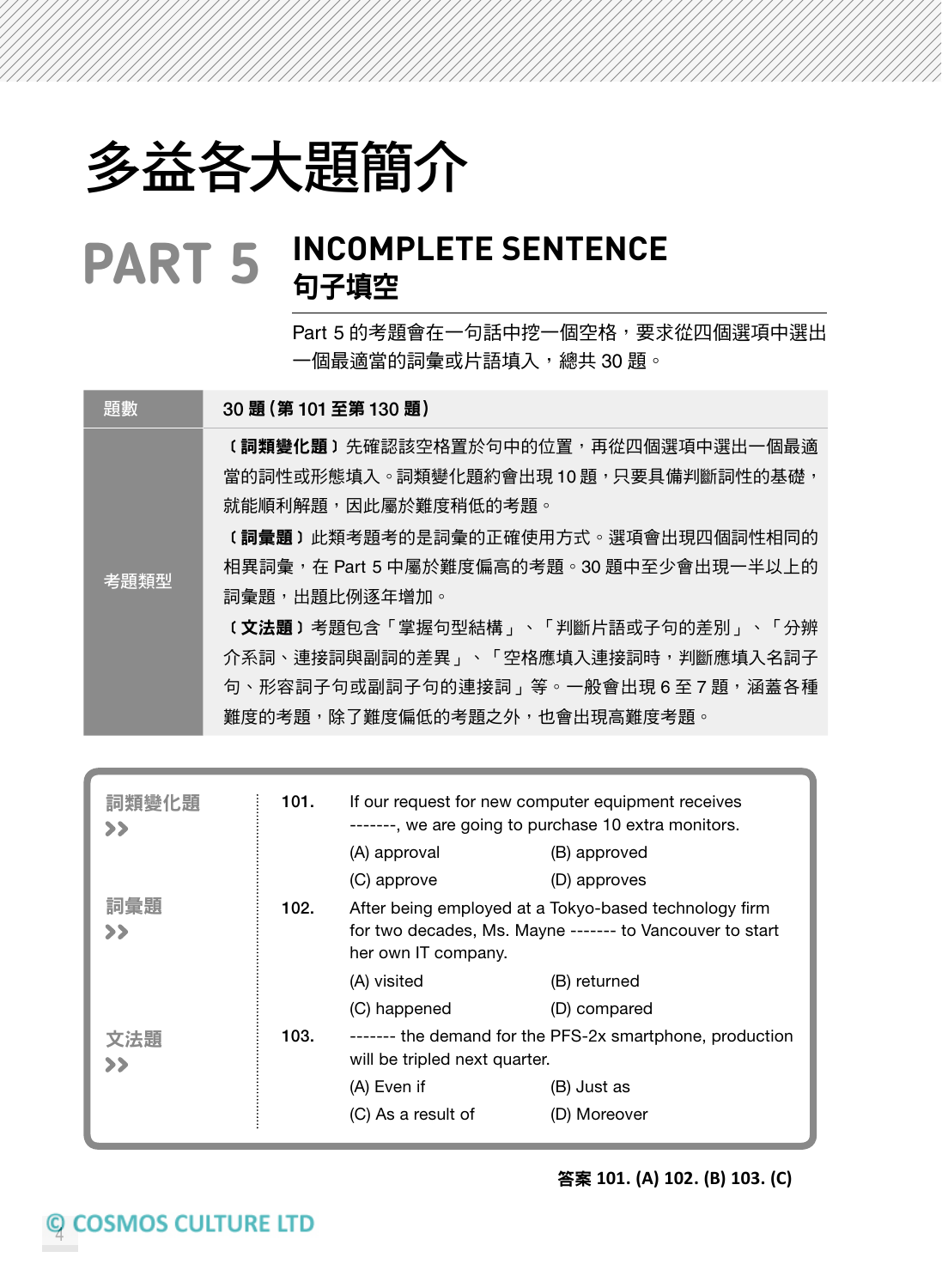## PART 6 TEXT COMPLETION 段落填空

Part 6 有四篇文章,每篇文章有四道題目,總共 16 題。考題要求填入最適當的詞彙、 片語或句子,近似於 Part 5 和 Part 7 的考題類型。

| 題數   | 四篇文章,16題 (第131 至第146 題)                                                                                                                                                                                                                                                                                                                                                             |
|------|-------------------------------------------------------------------------------------------------------------------------------------------------------------------------------------------------------------------------------------------------------------------------------------------------------------------------------------------------------------------------------------|
| 文章類型 | 説明書、信件、電子郵件、報導、公告、引導文、廣告、備忘錄等                                                                                                                                                                                                                                                                                                                                                       |
| 老題類型 | <b>〔詞類變化題〕</b> 先確認該空格置於句中的位置,再從四個選項中選出一個最適當<br>的詞性或形態填入。與 Part 5 的考題類型相同。16 道題中約莫出現 3 至 4 題。<br><b>〔詞彙題〕</b> 要求從四個選項中選出意思最為適當的詞彙。需先掌握上下文意,才<br>能順利解題,因此難度略高於 Part 5 的詞彙題。一般會出現 5 至 6 題。<br>(文法題)考的是對於句子結構的掌握程度。該類考題在 Part 6 中的出題頻率較<br>低,但是其難度遠高於 Part 5。16 道題中約會出現 1 至 2 題。<br><b>〔句子插入題〕</b> 與 Part 7 的考題相同,需掌握整篇文章的脈絡。根據上下文,從<br>四個選項中選出最適合填入空格的句子,為難度最高的考題。每篇文章出 1 題,<br>一共為4題。 |

Questions 131-134 refer to the following e-mail.

To: sford@etnnet.com From: customersupport@interhostptimes.ca Date: July 1 Subject: Re: Your Subscription

Congratulations on becoming a reader of *International Hospitality Times*. <sub>-------</sub> the plan you have subscribed to, you will not only have unlimited access to our online content, but you will also receive our hard copy edition each month. If you wish to \_132. your subscription preferences, contact our Customer Support Center at +28 07896 325422. Most \_133. may also make updates to their accounts on our Web site at www.interhosptimes.ca. Please note that due to compatibility issues, it may not be possible for customers in certain countries to access their accounts online. 134. Your business is greatly appreciated.

| International Hospitality Times |  |
|---------------------------------|--|
|                                 |  |

| 文法題<br>$\rightarrow$ | 131. | (A) Besides<br>(B) As if   | 詞類變化題<br>>> | ∶ 133. | (A) subscribe<br>(B) subscriptions<br>(D) subscribing<br>(C) subscribers  |
|----------------------|------|----------------------------|-------------|--------|---------------------------------------------------------------------------|
|                      |      | (C) Under<br>(D) Prior to  | 句子插入題<br>>> | 134.   | (A) We have branches in over 30<br>countries around the globe.            |
| 詞彙題<br>$\rightarrow$ | 132. | (A) purchase<br>(B) modify |             |        | (B) We provide online content that<br>includes Web extras and archives.   |
|                      |      | (C) collect<br>(D) inform  |             |        | (C) We are working to make this service<br>available to all readers soon. |
|                      |      |                            |             |        | (D) We would like to remind you that<br>your contract expires this month. |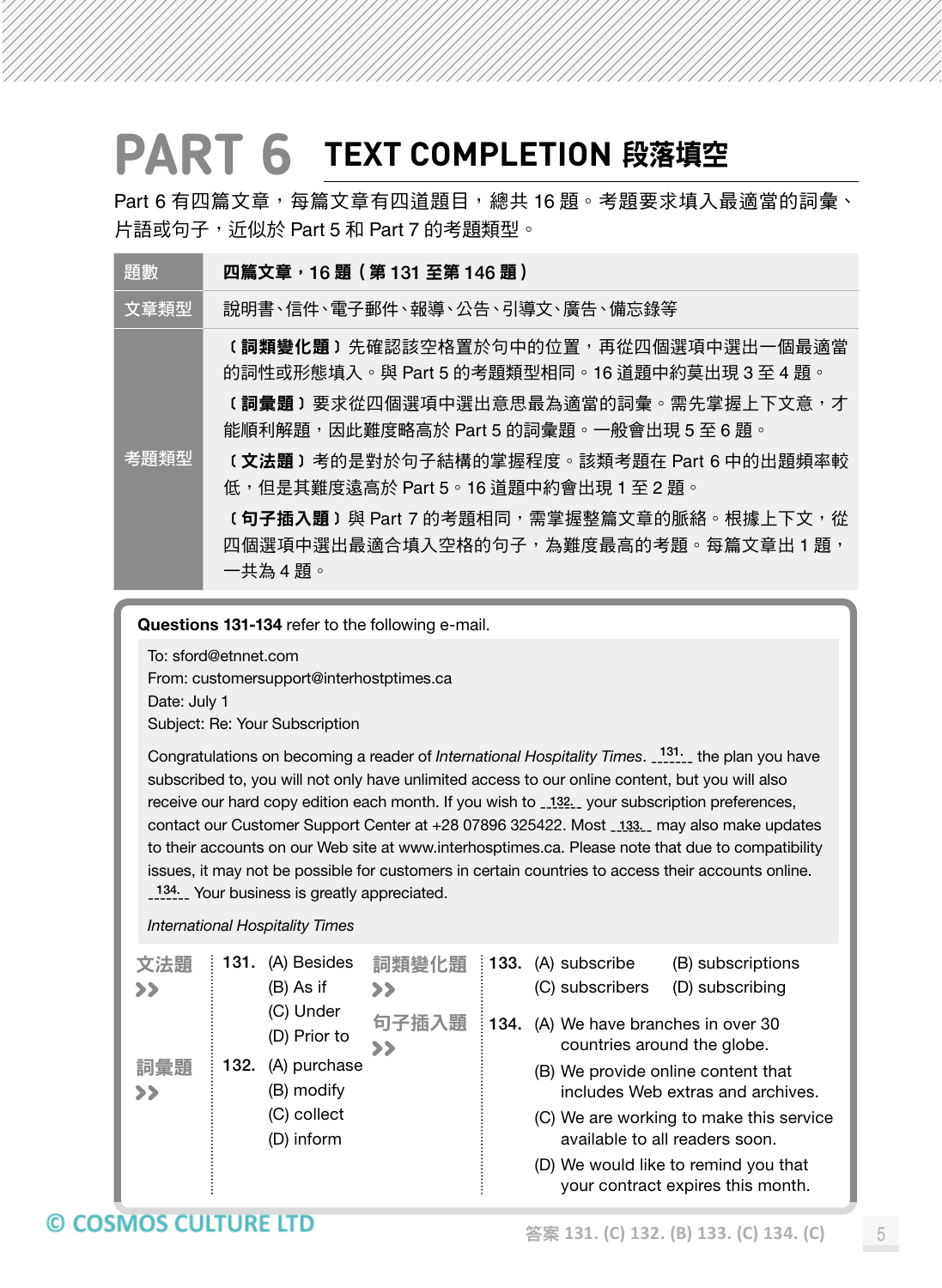# ACTUAL TEST<br>
and the contract of the contract of the contract of the contract of the contract of the contract of the contract of the contract of the contract of the contract of the contract of the contract of the contract

#### READING TEST

In the Reading test, you will read a variety of texts and answer several different types of reading comprehension questions. The entire Reading test will last 75 minutes. There are three parts, and directions are given for each part. You are encouraged to answer as many questions as possible within the time allowed.

You must mark your answers on the separate answer sheet. Do not write your answers in your test book.

#### PART 5

Directions: A word or phrase is missing in each of the sentences below. Four answer choices are given below each sentence. Select the best answer to complete the sentence. Then mark the letter (A), (B), (C), or (D) on your answer sheet.

- **101.** Thirty percent of Packerville businesses operate ------- Broadway Avenue.
	- (A) efficiently
	- (B) along
	- (C) sideways
	- (D) apart
- **102.** Most responders to the internet survey are familiar with Freezey Yogurt, and 65 percent of ------- have purchased it at least once.
	- (A) them
	- (B) theirs
	- (C) themselves
	- (D) they
- 103. Companies expanding into new ------frequently encounter difficulty because they do not understand the local culture.
	- (A) market
	- (B) markets
	- (C) marketed
	- (D) marketable
- 104. The Purchasing Department ------- to relocate to a larger office next month.
	- (A) predicts
	- (B) reports
	- (C) plans

**COSMOStOWETURE LTD** 12

- **105.** The construction supervisor expects Crestview Library to be open to the public no ------- than next Thursday.
	- (A) lately
	- (B) latest
	- (C) late
	- (D) later
- 106. The water filtration experts will submit the results of their ------- to the panel.
	- (A) resolution
	- (B) qualification
	- (C) perception
	- (D) investigation
- 107. Emilia Aeronautics acquired an ------ young engineering expert last week.
	- (A) extreme
	- (B) accurate
	- (C) overall
	- (D) exceptional
- 108. After ------- the processor of Mr. Kraven's computer, the technician recommended he replace it.
	- (A) examine
	- (B) examining
	- (C) examined
	- (D) examination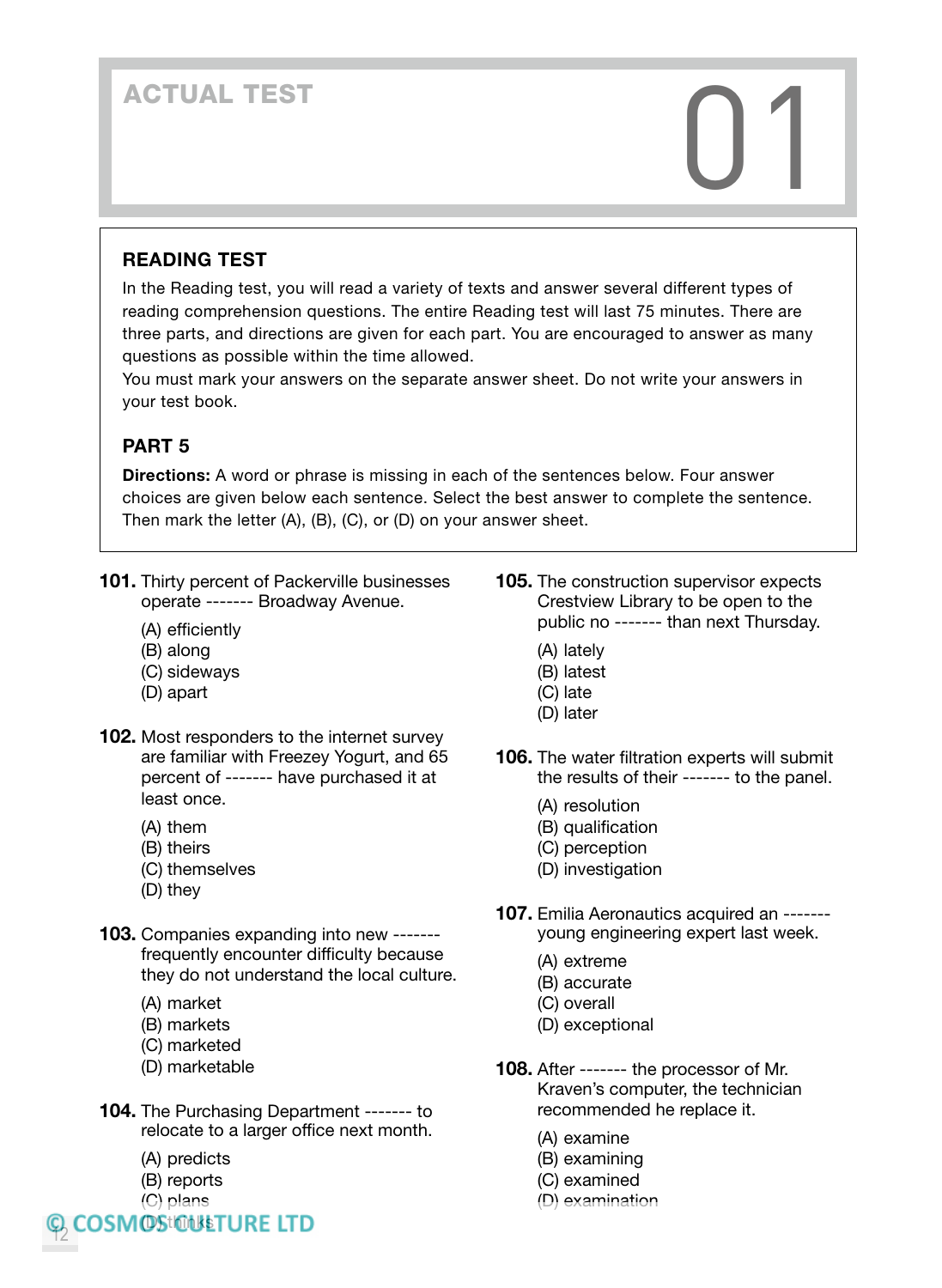#### PART 6

Directions: Read the texts that follow. A word, phrase, or sentence is missing in parts of each text. Four answer choices for each question are given below the text. Select the best answer to complete the text. Then mark the letter (A), (B), (C), or (D) on your answer sheet.

Questions 131-134 refer to the following notice.

| On Friday, June 22, the Department of Public Works (DPW) will perform maintenance on      |  |
|-------------------------------------------------------------------------------------------|--|
| the main road that passes through the City College campus. This is the stretch of Palm    |  |
| Avenue ------- Maron Boulevard and Hoover Street. Crews will work to complete all<br>131. |  |
| needed repairs by August 1. -------. This is the time when student traffic on Palm Avenue |  |
| is at its minimum. DPW will also have one lane available at all times so that the road    |  |
| stays ------- during the work. Despite this, drivers ------- alternate routes.<br>134.    |  |

- 131. (A) between
	- (B) from
	- (C) above
	- (D) among
- 132. (A) Subway service will still be available.
	- (B) This project will take place during the college's summer vacation.
	- (C) They had initially hoped to finish six months earlier.
	- (D) An exact timeline is still being discussed.
- 133. (A) opens
	- (B) opening
	- (C) open
	- (D) opener
- 134. (A) to be considering
	- (B) will have considered
	- (C) have considered
	- (D) should consider

*GO ON TO THE NEXT PAGE*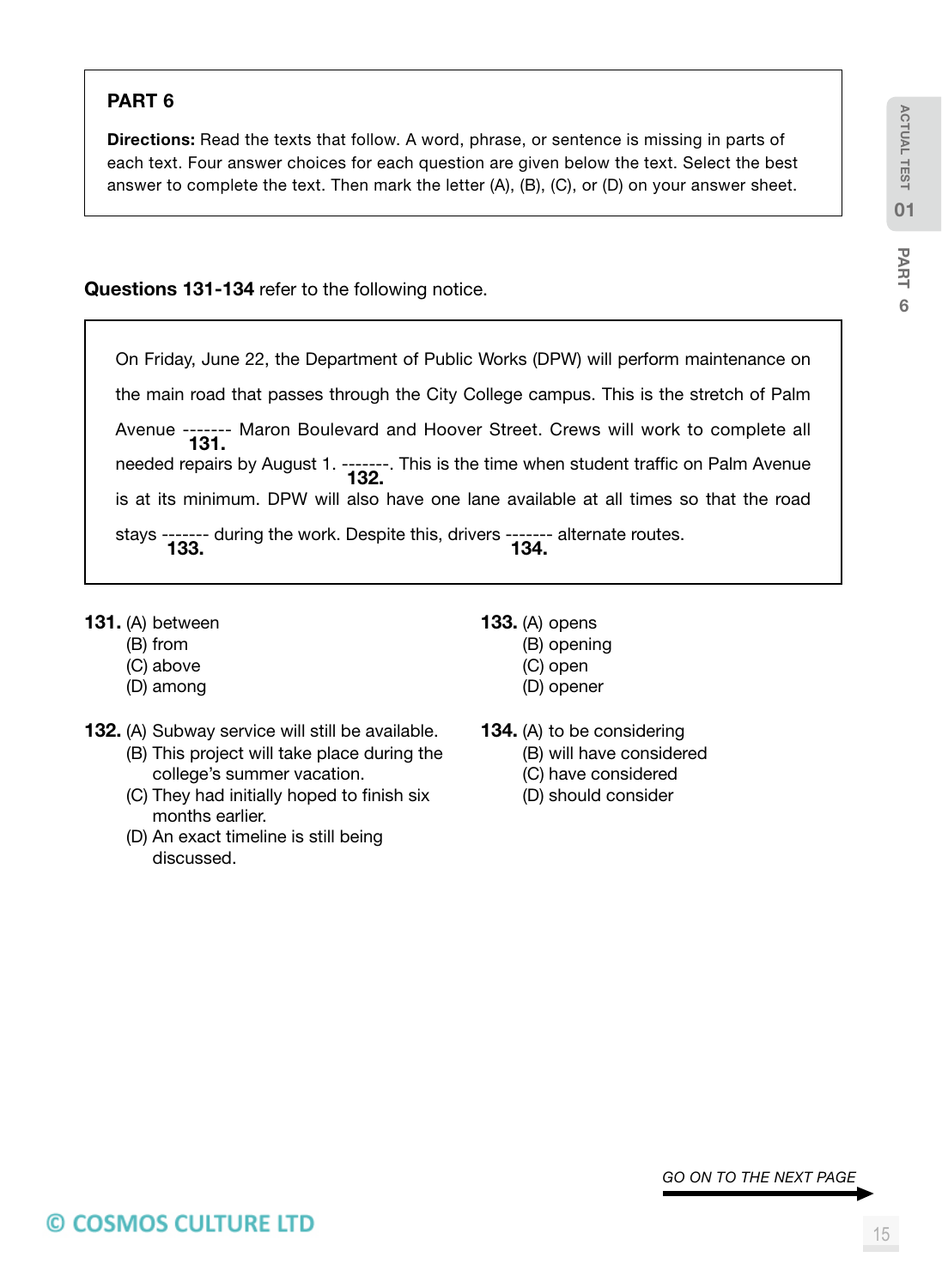#### Questions 161-163 refer to the following letter.

| Kamala Williams                                                                             |  |
|---------------------------------------------------------------------------------------------|--|
| Ames Industries                                                                             |  |
| 32 Redwood Way                                                                              |  |
| Salt Lake City, UT 84104                                                                    |  |
| Dear Ms. Williams,                                                                          |  |
| Two weeks ago, your final copy of Micasa Magazine was delivered, but we haven't             |  |
| received your renewal request. -[1]-. Over the past decade, Micasa Magazine has             |  |
| identified trends in flooring patterns, lighting, and effective management of indoor space. |  |
| $-[2]$ —. This informative resource for your business is worth much more than the \$55      |  |
| annual subscription fee. $-[3]$ —. However, included with this notice is a renewal offer    |  |
| marked down 30 percent from the usual yearly subscription rate. Send it back before April   |  |
| 30 to take advantage of this special deal. -[4]-. Don't lose out on this valuable business  |  |
| resource. Act now!                                                                          |  |
| Best regards,                                                                               |  |
|                                                                                             |  |
| Miles Stanford                                                                              |  |
| <b>Customer Services</b>                                                                    |  |
|                                                                                             |  |
| <b>ENCLOSURE</b>                                                                            |  |
|                                                                                             |  |

- 161. Who most likely is Ms. Williams?
	- (A) A broadcasting executive
	- (B) A magazine editor
	- (C) A corporate accountant
	- (D) An interior designer
- 162. What is offered to Ms. Williams?
	- (A) A discounted subscription
	- (B) Free advertising space
	- (C) An individual consultation
	- (D) Some product samples

163. In which of positions marked [1], [2], [3], and [4] does the following sentence best belong?

> "This is a reminder in case you had not intended for this situation to occur."

- (A) [1]
- (B) [2]
- (C) [3] (D) [4]

*GO ON TO THE NEXT PAGE*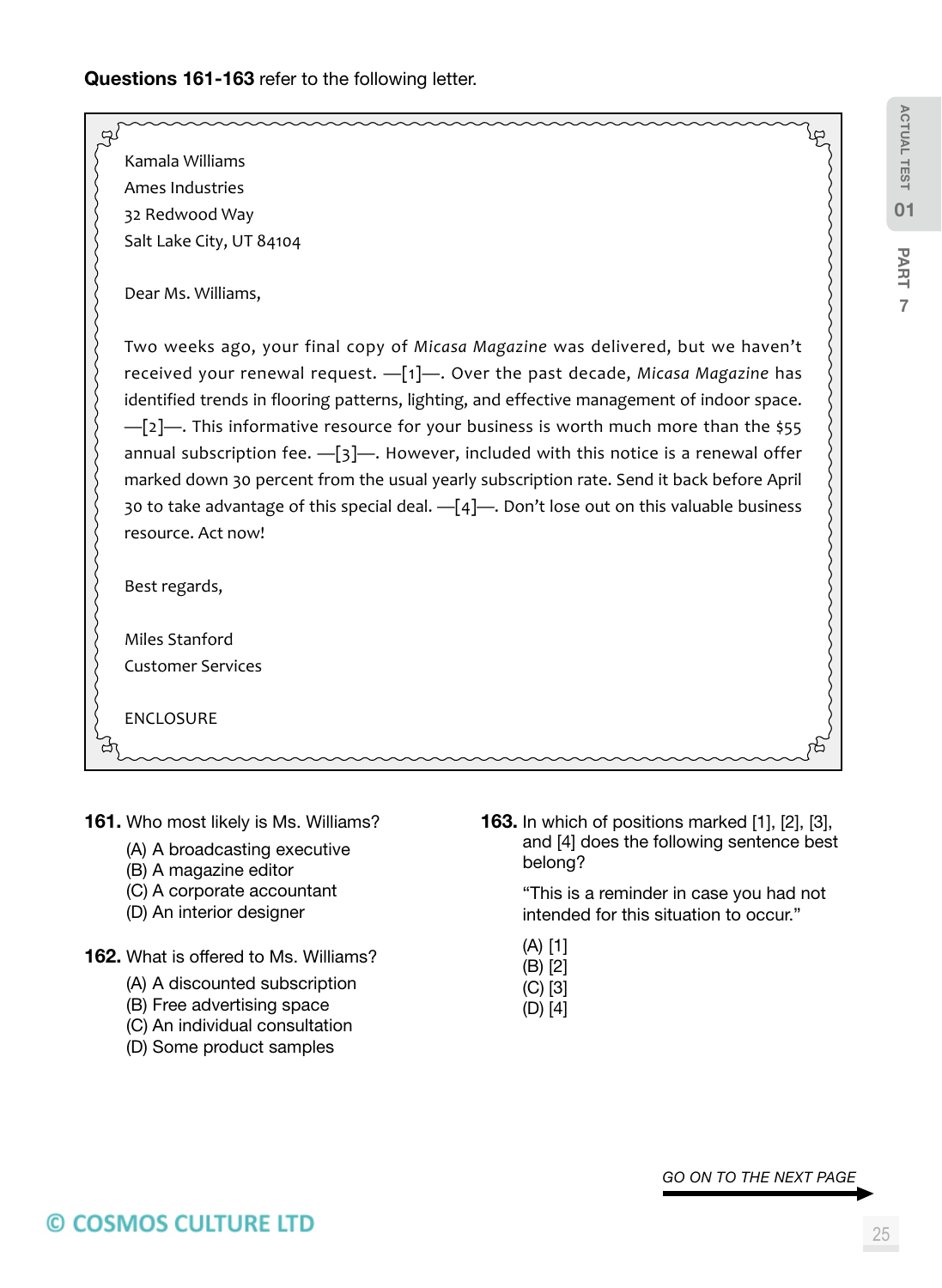#### Midwest Interior Design Fair (MIDF), Dayton, Ohio

#### Terms of Use

A. Contracts: All approved exhibitors must complete and sign all related documents no later than two weeks before the event. Participants who fail to meet MIDF's strict guidelines for appropriate exhibit content will be denied booth space.

B. Costs: Booth spaces in the convention hall are made available to exhibitors from 9:00 A.M. to 7:00 P.M., which includes one hour before and after the hall is publicly accessible. Booths cost \$435 per day or \$800 for both days. There may be additional costs related to usage (refer to terms C and D).

C. Booths: Spaces provided to exhibitors in the convention hall are 14 feet by 14 feet. One floor outlet contains 4 sockets (120V). For furnishings, internet connectivity, or sign-printing services, please contact vendor\_info@midf.org. Note that these services will incur additional fees. In addition, any booth that holds raffles, contests, or other events that might cause a crowd to gather must obtain MIDF's prior approval to ensure that the event does not create an excessive burden on fellow exhibitors. For all exhibitors offering refreshments, a \$10 surcharge will be collected to cover the cost of waste removal.

**D. Distribution of Materials:** Exhibitors are permitted to give away informational materials, product samples, and promotional items. However, due to security restrictions, attendees are only permitted to carry bags issued by the convention hall. Therefore, we highly recommend that any distributed items be able to fit into a 5 inch by 15 inch opening.

- **168.** According to the information, why might a booth request be rejected?
	- (A) An exhibitor's products are unsuitable for the event.
	- (B) A company did not make a payment on time.
	- (C) Company contact information was not provided.
	- (D) An exhibitor requires a larger booth size.
- 169. What is suggested about the Midwest Interior Design Fair?
	- (A) It lasts for two days.
	- (B) It offers attendees free internet access.
	- (C) It takes place annually in Dayton.
	- (D) It has a \$10 entry fee.
- **170.** According to the information, what is most likely an objective of MIDF employees?
	- (A) Drawing a large number of participants
	- (B) Ensuring that all exhibitors use available space fairly
	- (C) Making transportation arrangements for international attendees
	- (D) Grouping companies with similar products together
- 171. What is true about the MIDF exhibitors?
	- (A) They can have only a certain amount of employees.
	- (B) They must wear their ID badges at all times.
	- (C) Their booths will be inspected one hour before the fair begins.
	- (D) Their promotional items should not exceed a certain size.

*GO ON TO THE NEXT PAGE*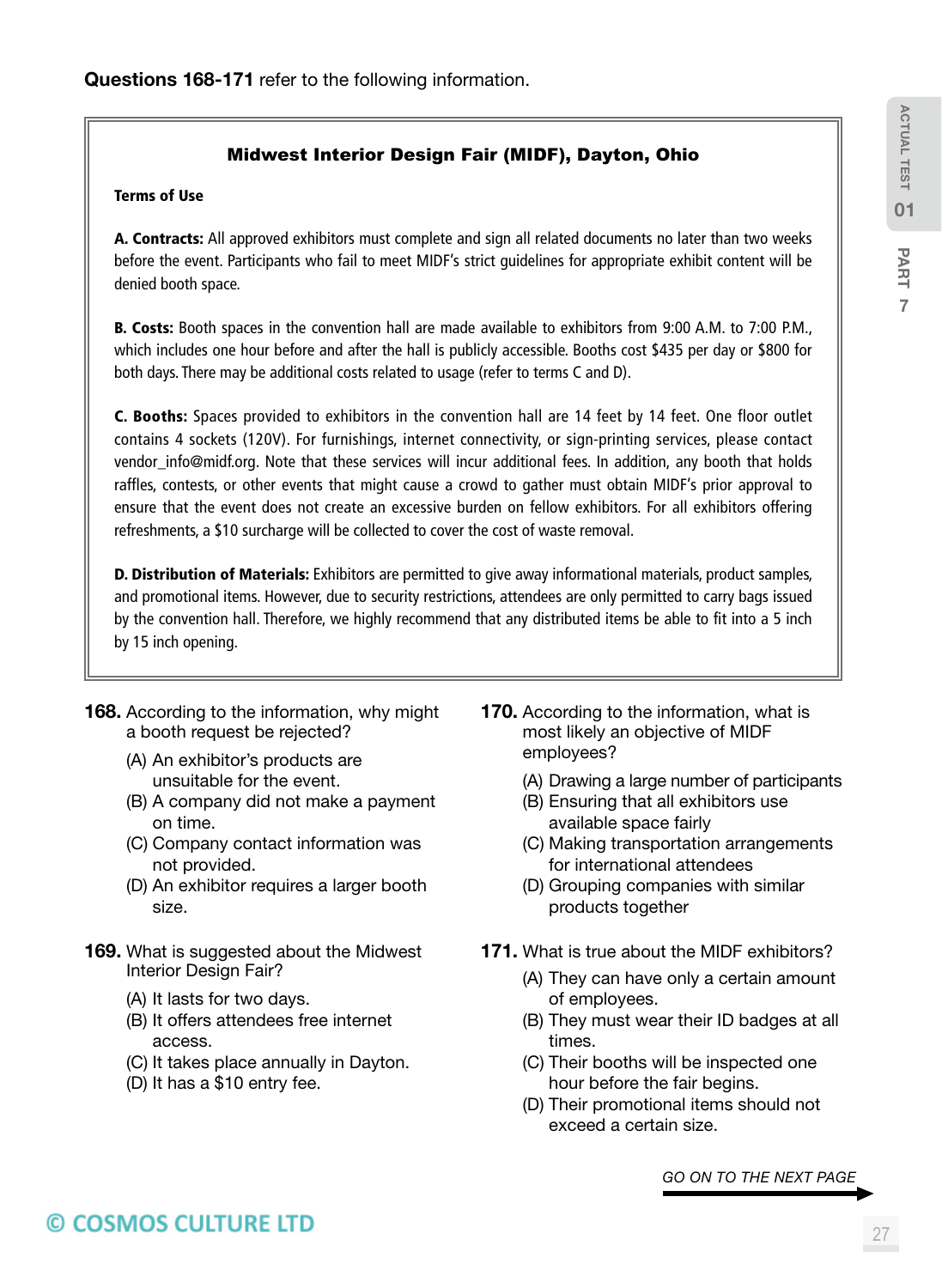## **ACTUAL TEST 1**

#### **PART 5** P. 12–14

- **101.** 帕克維爾公司有三成事業,均沿著百老匯 大道營運。
	- (A) 有效地
	- **(B)** 沿著
	- (C) 傾向側邊
	- (D) 分開地
- **102.** 網路問卷的多數回覆者均熟知「冰炫優 格」,且其中 65% 的人至少購買過一次 此產品。
	- **(A)** 其中⋯⋯的人/他們
	- (B) 他們的
	- (C) 他們自己
	- (D) 他們
- **103.** 拓展至新市場的公司,常因不瞭解當地文 化而遭遇困境。
	- (A) 市場
	- **(B)** 市場
	- (C) 已上市的
	- (D) 暢銷的
- **104.** 採購部門打算下個月搬遷至較大的辦公
	- 室。
	- (A) 預測
	- (B) 報告
	- **(C)** 打算
	- (D) 認為
- **105.** 營建主管期許克雷斯特韋圖書館對外開放 的時間,最晚不能超過下週四。
	- (A) 最近
	- (B) 最新
	- (C) 遲到
	- **(D)** 最晚不能超過⋯⋯
- **106.** 濾水專家將把調查結果上呈評委小組。
	- (A) 決議
	- (B) 資格
	- (C) 見解
	- **(D)** 調查
- **107.** 伊米立亞航太公司上週聘請到一名出色的 年輕工程專家。
	- (A) 極端的
	- (B) 準確的
	- (C) 整體的
	- **(D)** 出色的
- **108.** 該名技師檢查過克雷文先生的電腦處理器 後,建議他更換處理器。
	- (A) 檢查
	- **(B)** 檢查
	- (C) 檢查
	- (D) 檢查
- **109.** 準備所有必要品項所需的人員數量, 均取決於訂單大小。
	- (A) 取決於
	- (B) 仰賴
	- **(C)** 取決於
	- (D) 取決於
- **110.** 如果週日的天氣炎熱到令人不適,我們就 會延期陵線公園健行之旅。
	- **(A)** 令人不適地
	- (B) 基本上
	- (C) 小心地
	- (D) 幾乎
- **111.** 為了從事專業電工的工作, 阮甘納桑先生 有義務每五年更新一次職業證照。
	- (A) 仍然
	- (B) 較少的
	- **(C)** 每⋯⋯
	- (D) 無論到哪裡
- 112. 為了因應學生的需求, 賽維爾大學將舉辦 一系列的職業發展講座。
	- (A) 許可證
	- (B) 平衡
	- (C) 入學
	- **(D)** 需求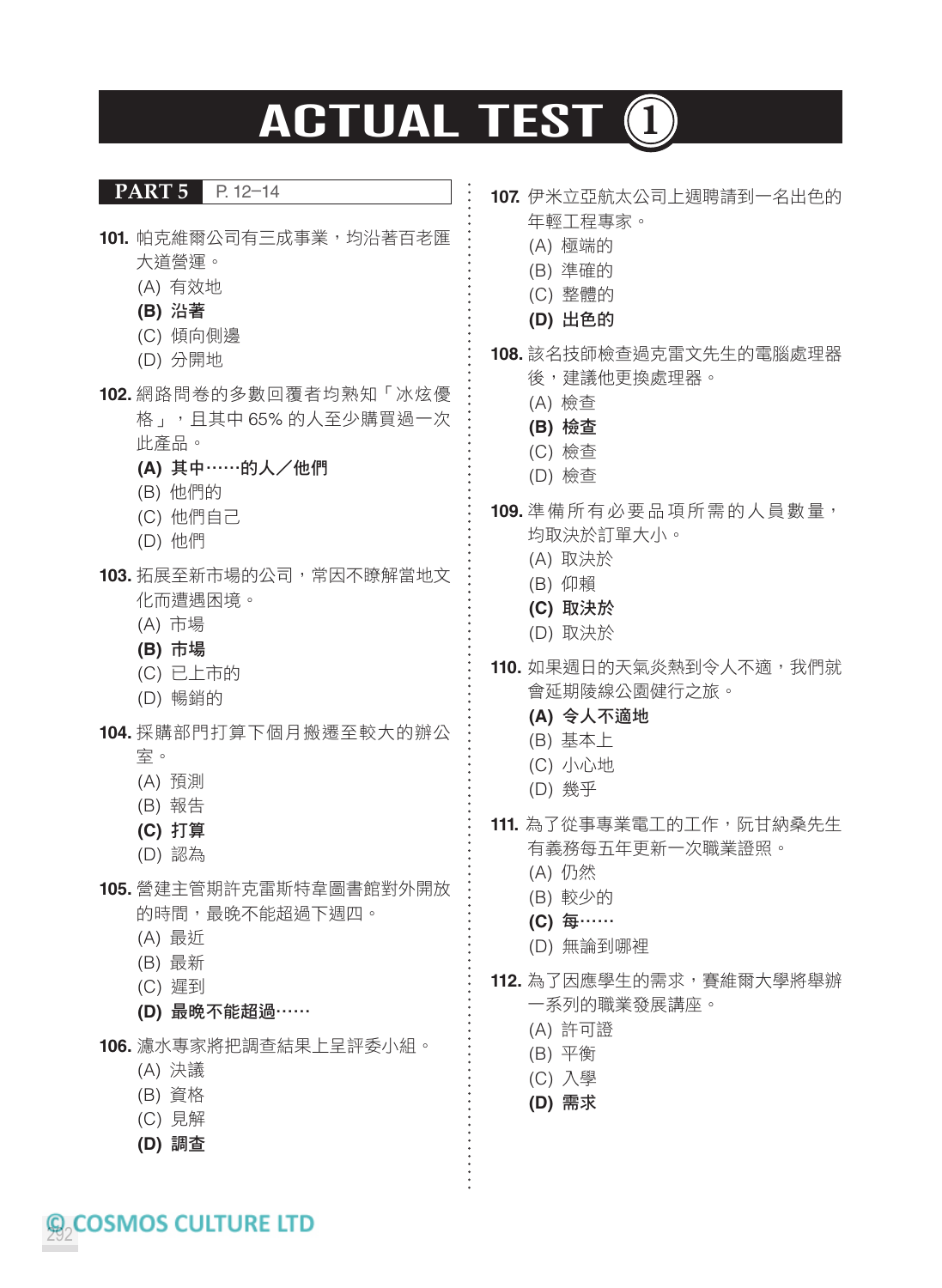- **127.**「赫克賽爾工業」雖然降低了營運成本, 但對公司未來更重要的卻是強化了自己的 競爭優勢。
	- (A) 多元的
	- **(B)** 競爭的
	- (C) 敏銳的
	- (D) 謹慎的
- **128.** 費茲派翠克女士認為,「可靠」是她所有 員工均應具備的重要特質。
	- (A) 版本
	- **(B)** 特質
	- (C) 儀器
	- (D) 作為
- **129.** 我們必須取得最終批准,才能處理這批 貨物。
	- (A) 正在被處理
	- (B) 處理
	- (C) 已處理
	- **(D)** (被)處理
- **130.** 系統安裝費已包含了教育訓練講師的 費用。
	- **(A)** 含括進去
	- (B) 來自⋯⋯
	- (C) 一起
	- (D) 到⋯⋯上面
- **PART 6** P. 15–18

#### **131–134** 公告

6月22日星期五,公共工程部門 (DPW) 將針對穿越市立大學校區的主要道路,進 行養護工程。這段道路是介於馬龍大道和 胡佛街之間的棕櫚路部分路段。工程小組 將於 8月1日前,完成所有必要的維修事 務。此工程案將於大學暑假期間執行,因 為學生於此期間通行棕櫚路的機率最低。 DPW 亦將保留單線車道,讓該道路於施 工期間仍能保持開放。儘管如此,用路人 仍應考慮替代路線。

#### **131. (A)** 介於⋯⋯之間

- (B) 來自⋯⋯
- (C) 在⋯⋯之上
- 294 (D) 在⋯⋯之中
- **132.** (A) 地鐵仍開放通車。
	- **(B)** 此工程案將於大學暑假期間執行。
	- (C) 他們最初希望能提早六個月完工。
	- (D) 確切的工程時間仍在討論中。
- **133.** (A) 開放
	- (B) 開放中
	- **(C)** 開放
	- (D) 開瓶器
- **134.** (A) 考慮中
	- (B) 將考慮好
	- (C) 已考慮
	- **(D)** 應考慮

#### **135–138** 公告

保護環境是「爾尼馬特公司」所注重的價 值。我們在乎的是為後代建立一個健康的 世界。秉持這樣的信念,我們即將推出 「綠色十一月」活動。在 11 月整個月期 間,我們會從客人購買特定商品的利潤中 撥出四分之一,捐給提倡清淨空氣與乾淨 水源的機構組織。

爾尼馬特公司農產品、烘焙品項與多數的 包裝食品,均為符合此條件的商品。糖果 類、個人保養品和飲料均不符資格。爾尼 馬特公司的首頁將列出其他排除在本次活 動之外的產品,以便您參考。

去年的「綠色十一月」活動募得近一百 萬元,並用於各種環保善舉。我們期望 今年能達到去年金額的三倍。如需了解 更 多 訊 息, 請 至 www.erniemart.com/ erniecares,或到我們的任何據點索取説 明冊。

- **135.** (A) 穿過
	- (B) 像⋯⋯一樣  **(C)** ⋯⋯的
	- (D) 透過
- **136.** (A) 將捐獻
	- (B) 捐獻中
	- (C) 被捐獻
	- **(D)** 將被捐獻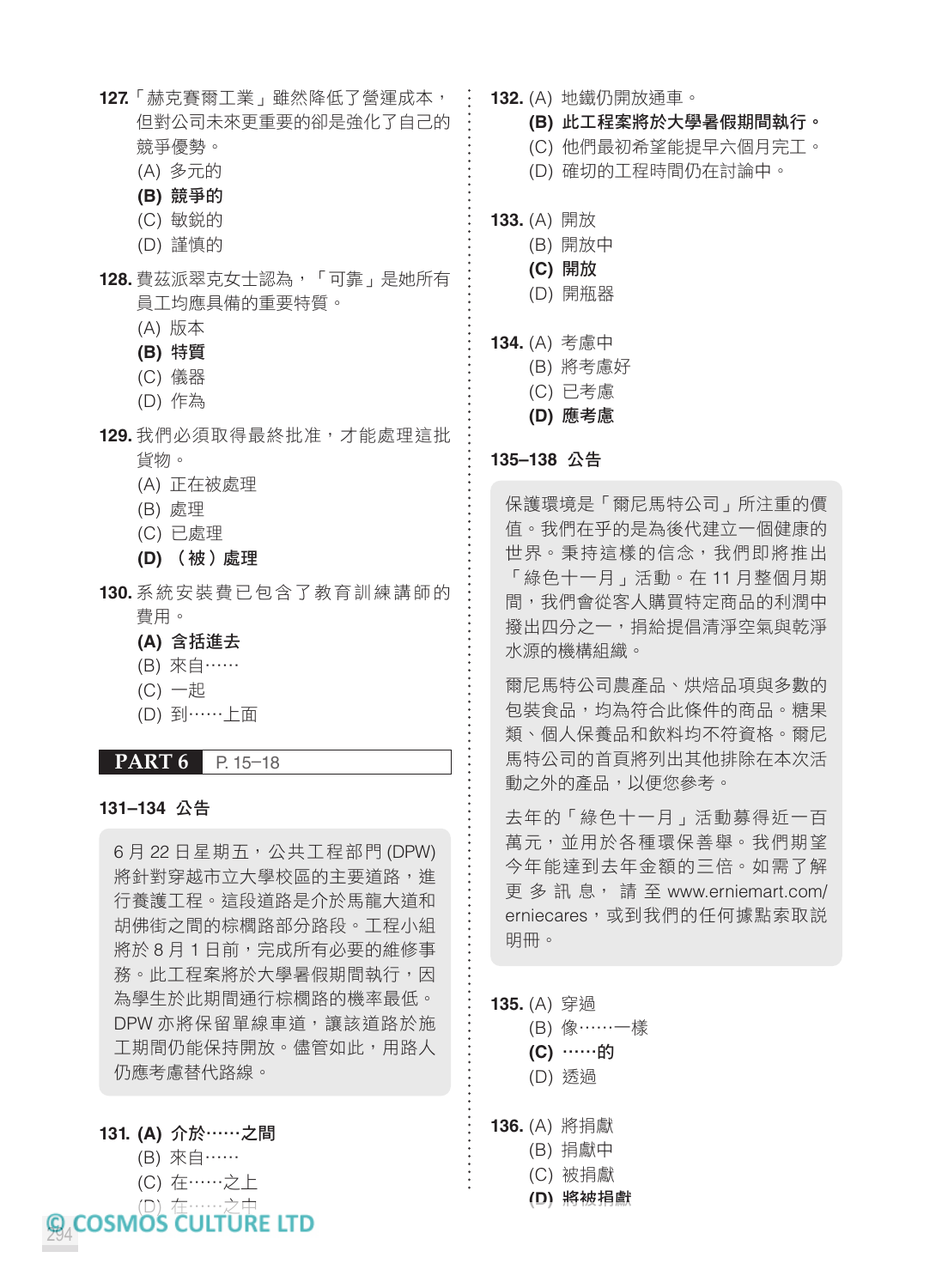**155.** 此公告的目的為何?

#### **(A)** 說明政策

- (B) 通知顧客某項拓店計畫
- (C) 解釋部分資料被移除的原因
- (D) 廣告新店面
- **156.** 告示欄出現哪一種資料會被徹下?
	- (A) 推廣社交活動的資料
	- (B) 張貼超過七天的資料
	- **(C)** 沒有日期貼紙的資料
	- (D) 包含公司標誌的資料
- **157.** 關於張貼於 BCH 的資料,文中提及什麼 注意事項?
	- (A) 不能推廣產品。
	- **(B)** 必須提前五天出示資料。
	- (C) 必須事先付款。
	- (D) 必須電郵給 BCH 辦公室。

#### **158–160** 報導

#### **CityBeat.com/local**

埃肯.迪亞羅 撰 5 月 30 日

塔芭瑟.林自 **15** 年前,開始在「吐溫& 羅斯」擔任記錄員。她因為該公司對當地 社群的付出而受到激勵,因此就讀法學 院。現在她不僅是知名法律事務所的合夥 人之一,還負責領導在緬因大道開立法律 事務所新分處,專門處理財產法的相關事 務。 158

現今林女士經常是第一個抵達公司、又最 晚下班的人。她就算不在公司,也是在搜 **尋資料或會見新客戶。不過,她表示自己** 很開心能長時間投入工作。她說道:「我 們正在積累特殊的經驗,我很榮幸能參與 其中。」

林女士表示,她在事務所各階層的經歷, 造就了她現今的工作模式。 159 她平易 近人、思慮周到,願意花時間傾聽他人, 上至頂尖訴訟律師、下至新進實習生的想 法。她表示:「每一個人的見解和經驗都 很重要。每個人都需要他人的協助,才能 盡力表現出色。」

林女士認為,雖然事務所因僱用國內頂 尖法學院的畢業生而受惠, 160 但「團 隊合作與溝通能力,一直是成功的最大關 鍵。」

#### **158.** 此文章的主要目的為何?

- **(A)** 簡介某律師
- (B) 公布法律助理職缺
- (C) 討論近期的審判
- (D) 解釋法學院的新政策

**159.** 第三段第二行的「informs」,意思最接

- 近何者?
- (A) 指示
- (B) 投資
- **(C)** 影響
- (D) 互動

#### **160.** 文中提及「吐溫&羅斯」的哪些資訊?

- **(A)** 會從有聲望的大學徵人。
- (B) 近期遷至新辦公室。
- (C) 打贏幾件大宗財產官司。
- (D) 已僱用一些新實習生。

#### **161–163** 信函

卡瑪拉.威廉斯 埃姆斯工業 84104 猶他州鹽湖城玫瑰木路 32 號

親愛的威廉斯女士:

您最後一期的《米卡莎雜誌》已於兩週前 送達,但我們尚未收到您的續訂要求。 163 我們只想提醒您一下,以防您遺忘而 發生此事。過去十年來,《米卡莎雜誌》 總是能辨別室內空間的流行趨勢,含括地 板建材圖樣、照明設計,以及有效的室內 空間管理。 161 這種對貴公司生意有用 的資源,其價值遠超於 55 美元的訂閱年 費。不過,本通知內含續訂優惠,相當於 一般訂閱年費的七折。 162 於 4 月 30 日 前回函,便享有此項優惠。別錯過此寶貴 的商業資源,馬上行動!

**Q.COSMOS CULTURE LTD**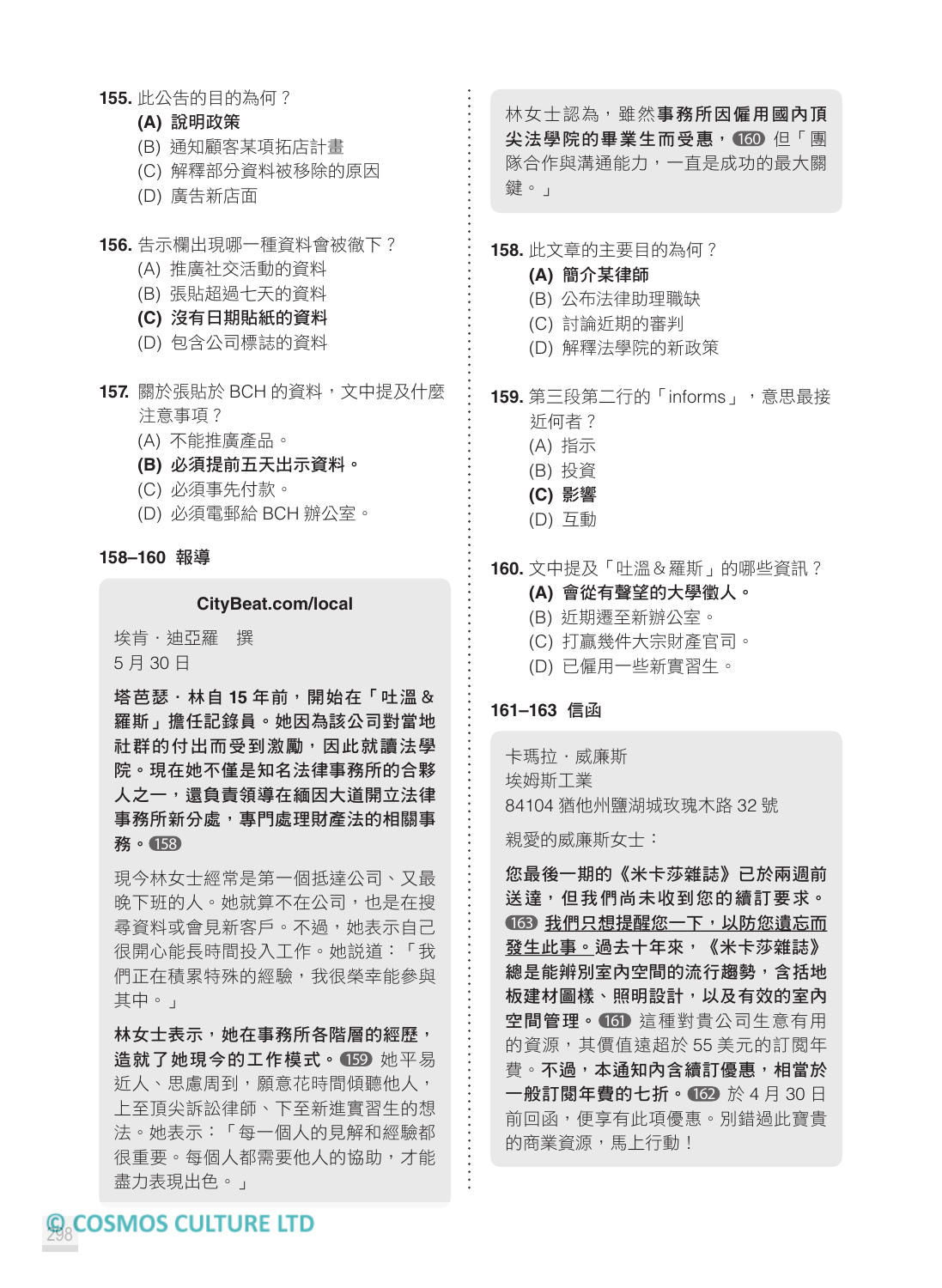**1** TEST

PART

敬祝 安康

客服部人員 邁爾斯.史丹佛

附件

**161.** 威廉斯女士最有可能是什麼身分?

- (A) 廣電業主管
- (B) 雜誌編輯
- (C) 企業會計
- **(D)** 室內設計師
- **162.** 威廉斯女士可獲得什麼優惠?
	- **(A)** 訂閱費折扣
	- (B) 免費廣告版面
	- (C) 個人諮詢服務
	- (D) 一些商品樣品
- **163.** 「我們只想提醒您一下,以防您遺忘而 發生此事。」 最適合放在 [1]、[2]、[3]、 [4] 的哪個位置?
	- **(A) [1]**
	- (B) [2]
	- (C) [3]
	- (D) [4]

**164–167** 網路聊天室

雪倫.威斯特〔下午 **1:02** 〕 希望大家午餐用餐愉快。公司打算在下週 二或下週三召開與近期合併案有關的說明 會。我想了解一下,各團隊哪天可以出 席。公司強制要求所有員工都要參加。 164

葛羅莉亞.福崎〔下午 **1:04** 〕

人事部週二全天排滿了職缺面試。 165 不 過,我們週三的行程很彈性。說明會何時召 開呢?

雪倫.威斯特〔下午 **1:06** 〕

我們還沒訂定確切時間。所有經理必須先 讓我們知道自己偏好的時間。奧利佛,哪 個時間對你來說比較好?

奧利佛.費格森〔下午 **1:08** 〕 資訊科技部的員工通常下午比較忙,所以 週二上午會比較理想。 167

#### 雪倫.威斯特〔下午 **1:09** 〕

如果會議廳在這幾天都有開放,我們或許 可以分別召開兩場説明會。葛羅莉亞,可 以請妳確認一下,會議廳是否可以使用 嗎?

葛羅莉亞.福崎〔下午 **1:12** 〕

根據系統顯示,會議廳週二上午和週三下 午已有活動佔用。

雪倫.威斯特〔下午 **1:14** 〕

是否能請妳聯絡已預訂週二上午使用會議 廳的部門呢?請查看他們是否願意更改活 動時間。如果他們同意的話,就請預訂這 兩天上午 **10** 點到上午 **11** 點的會議廳。 166

葛羅莉亞.福崎〔下午 **1:18** 〕 聯絡好了。 166 我剛和卡特曼女士講完電 話。我們現在這兩天都能使用會議廳。我 會要求我的團隊參加週三上午的說明會。

奧利佛.費格森〔下午 **1:19** 〕 我們還是維持週二上午參加。 167

**164.** 此討論內容的主題為何?

- (A) 會見潛在客戶
- (B) 更新電腦系統
- (C) 分析一些問卷結果
- **(D)** 安排說明會的時間
- **165.** 文中提到關於福崎女士的哪些資訊?
	- (A) 她這週不會有空。
	- **(B)** 她是人事部的員工。
	- (C) 她將延後她的預約事務。
	- (D) 她是卡特曼女士的經理。
- **166.** 下午 1:18,福崎女士的訊息「聯絡好了」 意指什麼?
	- (A) 她已經交出申請表。
	- **(B)** 她已設法完成場地預約。
	- (C) 她已提早完成某專案。
	- (D) 她已修訂某文件。